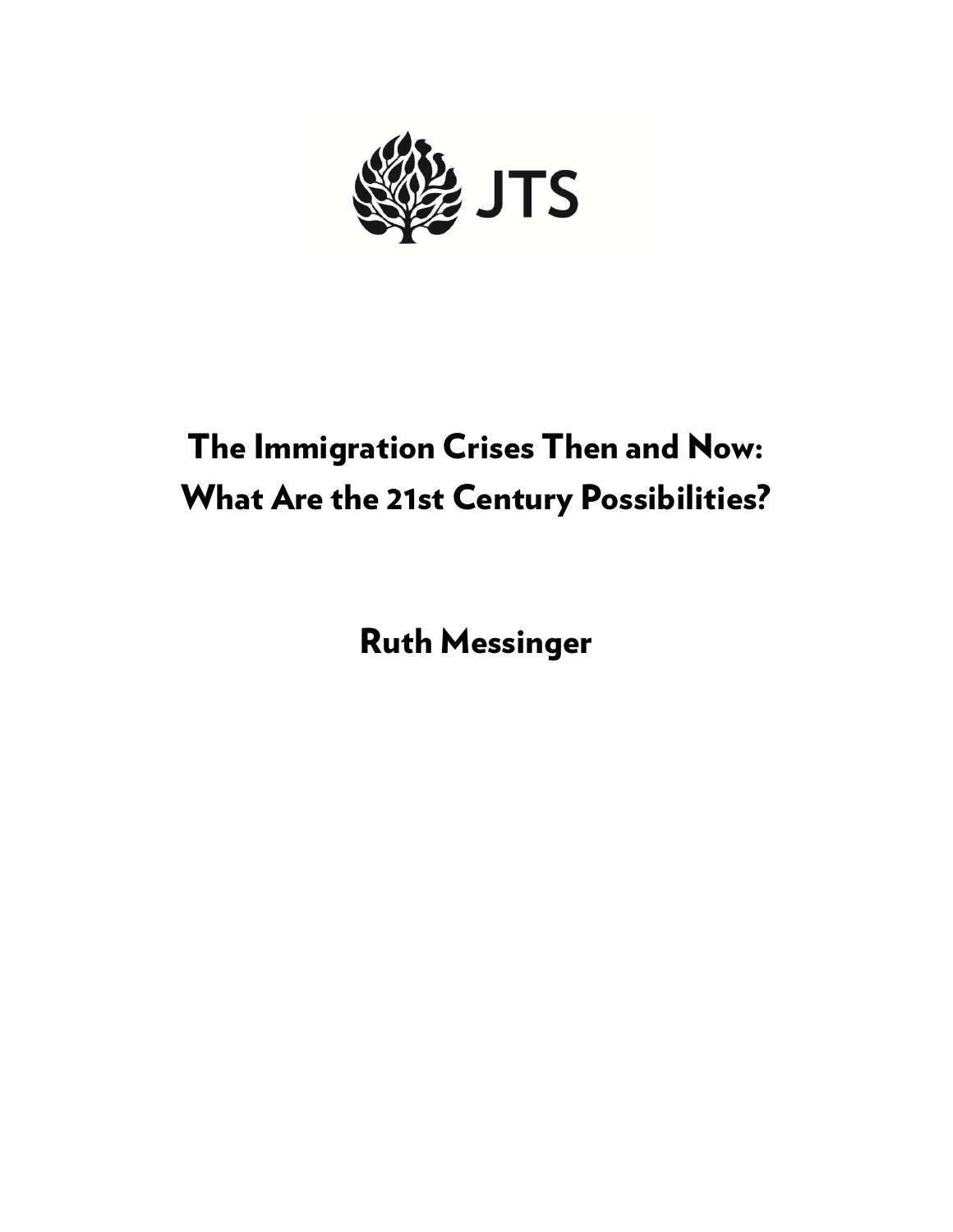Ruth W. Messinger, is the inaugural Louis Finkelstein Institute Social Justice Fellow at the Jewish Theological Seminary of New York and is the Social Justice Activist-in- Residence with the Joseph Stern Center for Social Responsibility at the Meyerson JCC in Manhattan. She recently completed the development of a curriculum on social justice for the Melton Schools.

From 1998 to 2016 Messinger was the CEO of American Jewish World Service (AJWS), an international human rights and development organization dedicated to promoting social justice in the developing world. She currently serves that organization as its Global Ambassador, working to engage rabbis and interfaith leaders to work against poverty and oppression across the globe.

Ruth has served on the State Department's Religion and Foreign Policy Working Group and was a member of the World Bank's Moral Imperative Initiative to end extreme poverty, and she sits on a variety of not for profit boards in and out of the Jewish community.

Previously, Ruth had a twenty-year career in public service in New York City as a city council member and Manhattan Borough President.

Messinger is married to an educator and has three children, eight grandchildren and three great grandchildren. Her mother worked at JTS for 55 years, and that is where she cut her teeth on issues of Jewish social justice.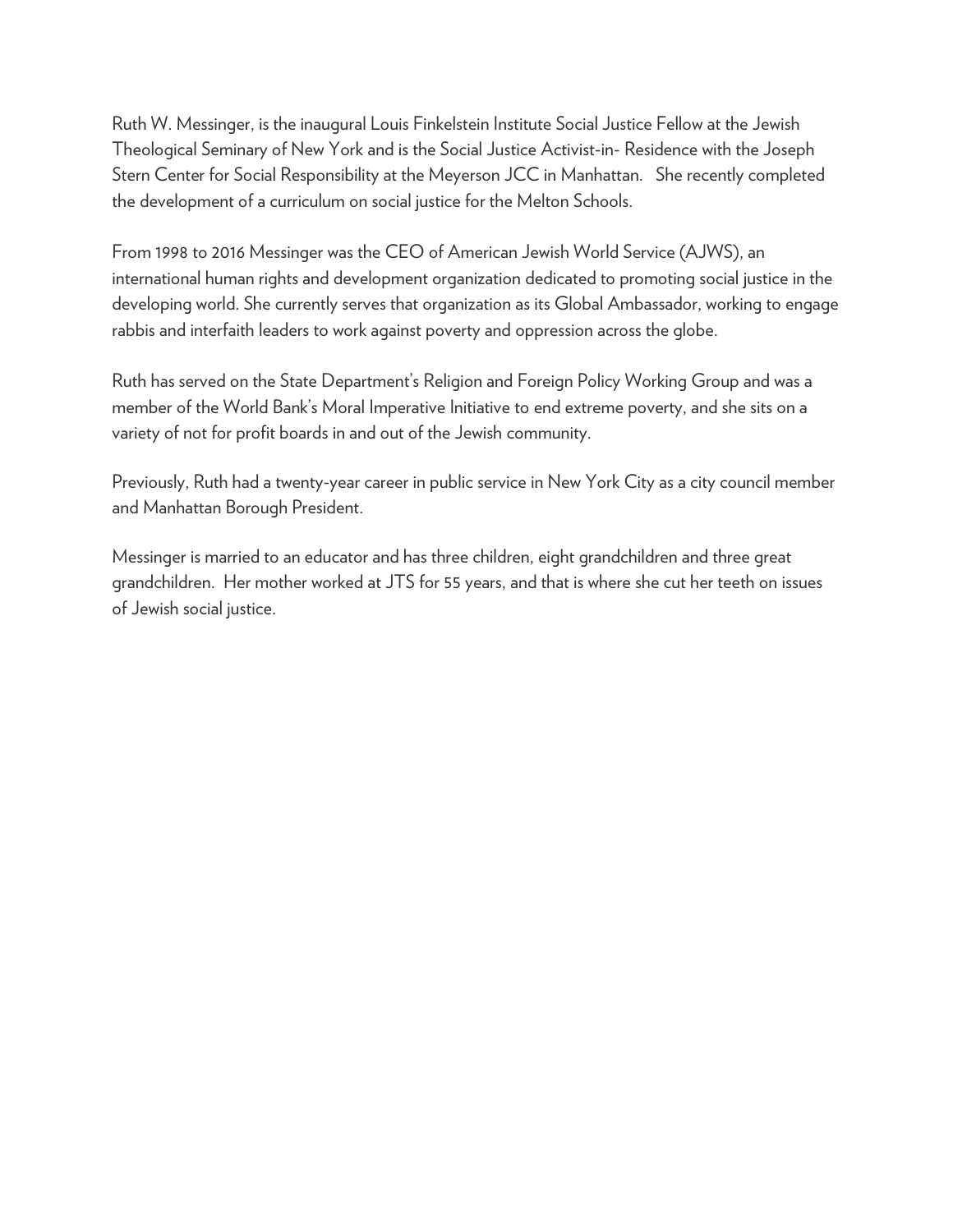# **A REFUGEE STORY**

"Escaping from persecution and torture and expulsion, an unknown number of people set out by water in a wooden boat. Captured by privateers on the high seas, several were sent back to ruling authorities while 23 men, women and children found another vessel for their journey of escape.

The second ship's captain agreed to take them on in exchange for all of their possessions and a substantial amount of money. Now penniless and homeless, the ship finally came to the end of its journey at a windswept little town far from any people like themselves.

Not only was the journey not an easy one, neither was their welcome. The captain of the ship put their belongings up for auction to get cash. And the local governor did not want these 23 to infest his land. Thus did their fight continue—against both the captain and the governor.

These refugees?

Those fleeing Syria and Libya?

Those fleeing Myanmar to Bangladesh?

Those fleeing Central America by boat?

Other?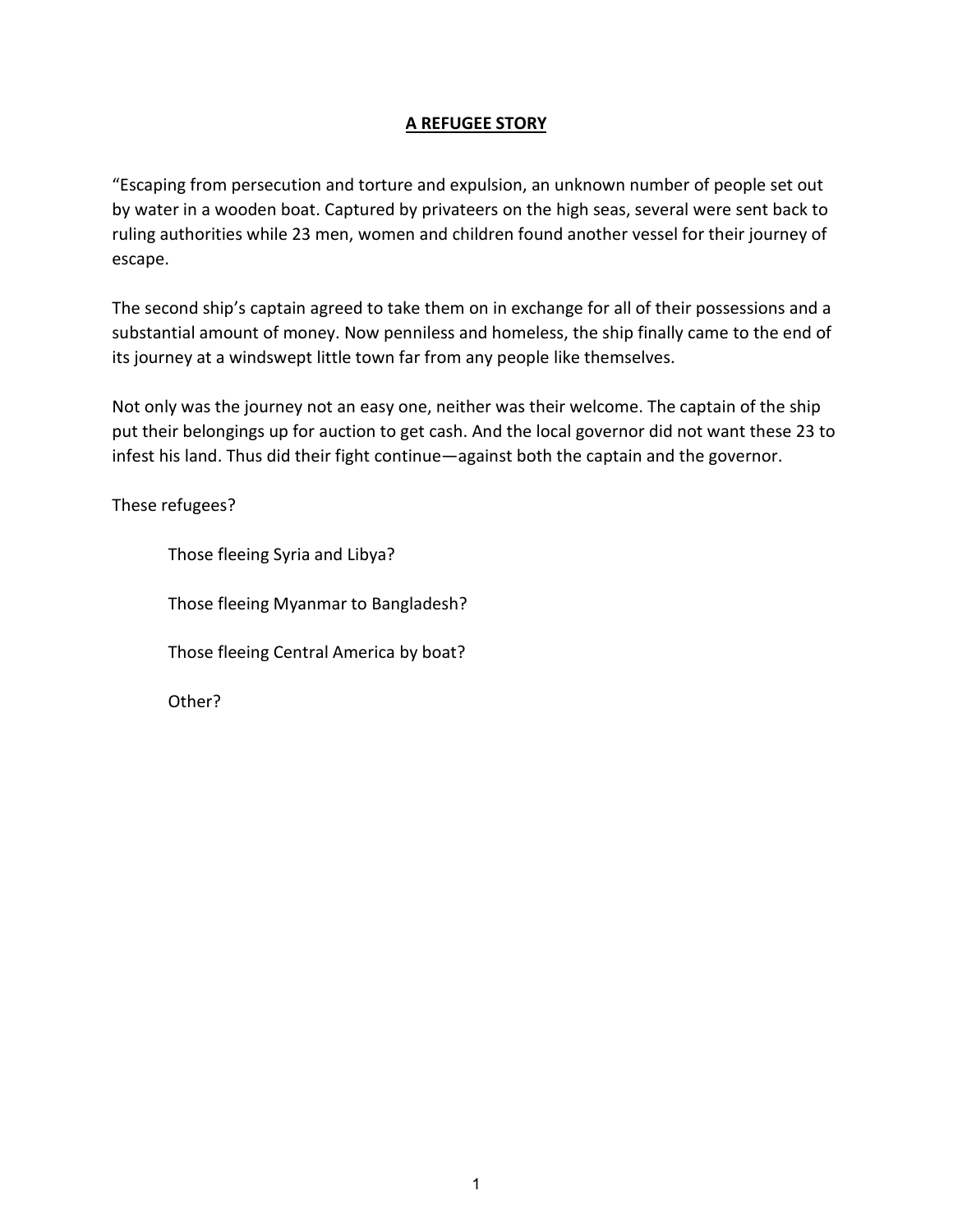## **ON ADVOCACY**

"If I am not for myself, who will be for me? But if I am only for myself, who am I? If not now, when?"

Hillel, Ethics of the Fathers, 1:14

"Justice, justice shall you pursue, that you may live."

Deuteronomy 16:20

"We came because we realized that injustice in St. Augustine, as anywhere else, diminishes the humanity of each of us….We came because we could not stay away….We could not pass by the opportunity to achieve a moral goal by moral means….We came because we know that, second only to silence, the greatest danger to man is loss of faith in man's capacity to act."

Rabbis in St. Augustine, FL 6/19/64

"The three key lessons of human rights are: that indifference is the incubator of injustice; that it's not what you stand for, it's what you stand up for; and that people must never forget how the world looks to the vulnerable."

Rosalie Albella, Canadian Supreme Court Justice

"Leadership begins with taking responsibility. At the heart of Judaism are three beliefs about leadership: We are free. We are responsible. And together we can change the world."

Chief Rabbi Emeritus Lord Jonathan Sacks

"In a free society where terrible wrongs exist, some are guilty, but all are responsible."

"Over and above personal problems, there is an objective challenge to overcome inequity, injustice, helplessness, suffering, carelessness, oppression."

Rabbi Abraham Joshua Heschel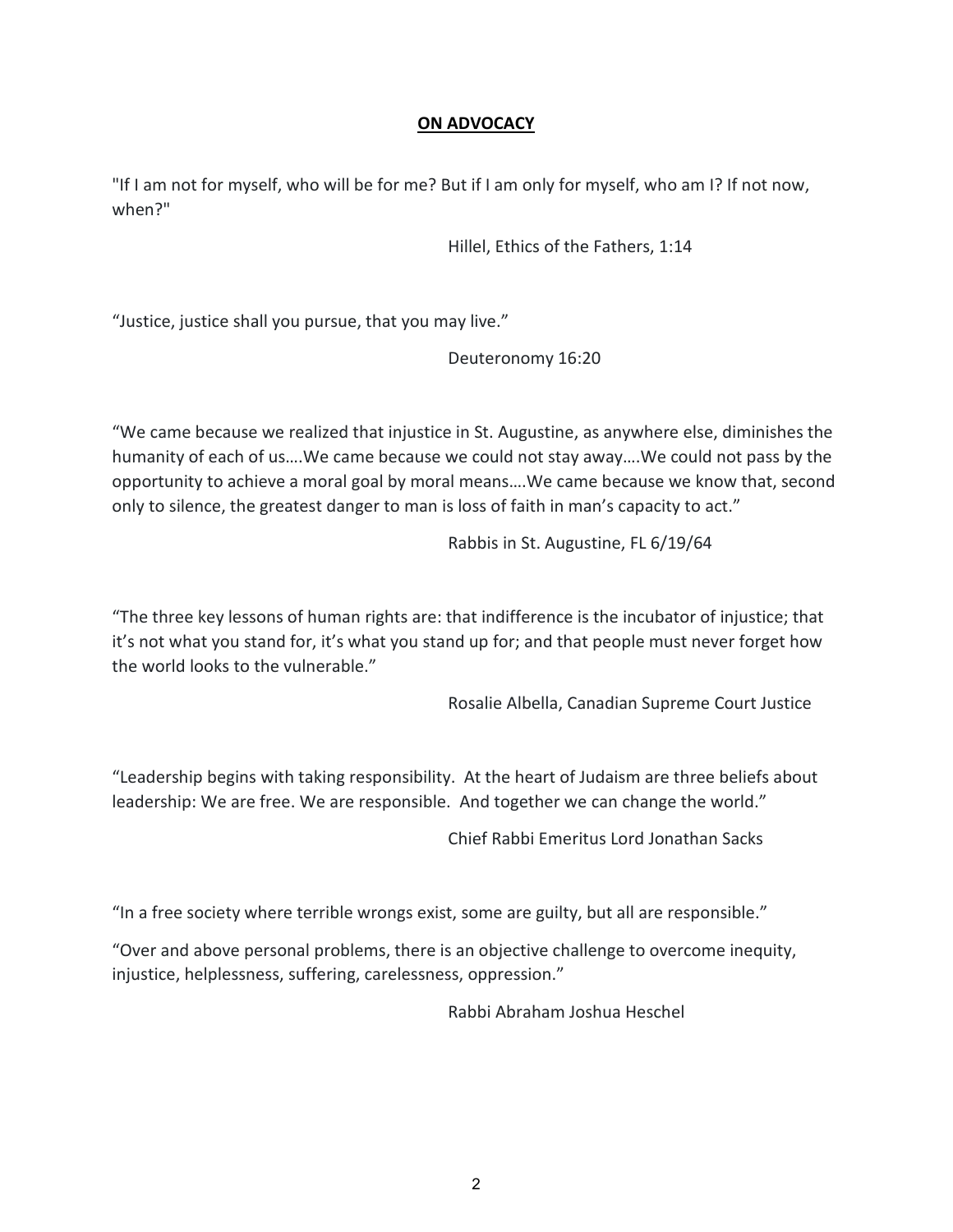"A time comes when silence is betrayal."

Rev. Dr. Martin Luther King 4/4/67

"What hurts the victim most is not the cruelty of the oppressor but the silence of the bystander."

"The greatest evil of all is our own indifference."

"We must take sides. Neutrality helps the oppressor, never the victim. Silence encourages the tormentor, never the tormented."

Elie Wiesel

"If a person of learning participates in public affairs and serves as judge or arbiter, they give stability to the land...But if they sit in their home and say to themselves, 'What have the affairs of society to do with me? ...Why should I trouble myself with the people's voices of protest? Let my soul dwell in peace!'—if one does this, they overthrow the world."

Midrash Tanḥuma, Mishpatim 2

"Neighbor is not a geographic concept. It is a moral concept. It means our collective responsibility for the preservation of man's dignity and integrity."

Rabbi Joachim Prinz

"As Jews, we bear a fundamental responsibility not only for our own moral, spiritual and material welfare, but for the moral, spiritual and material welfare of society at large. We are required by our tradition to assure a just and peaceful world and to do so personally through acts of kindness as well as by advocating in the political arena for public policies that we believe reflect these values. We have a fundamental religious obligation to stand up for the rights of the oppressed and persecuted, whoever and wherever they may be, and to do so however we can."

Rabbi Jacob J. Schacter, 2004

"I want to suggest that there are two levels on which one should act—the personal and the political.

Rabbi Aryeh Cohen in Justice in the City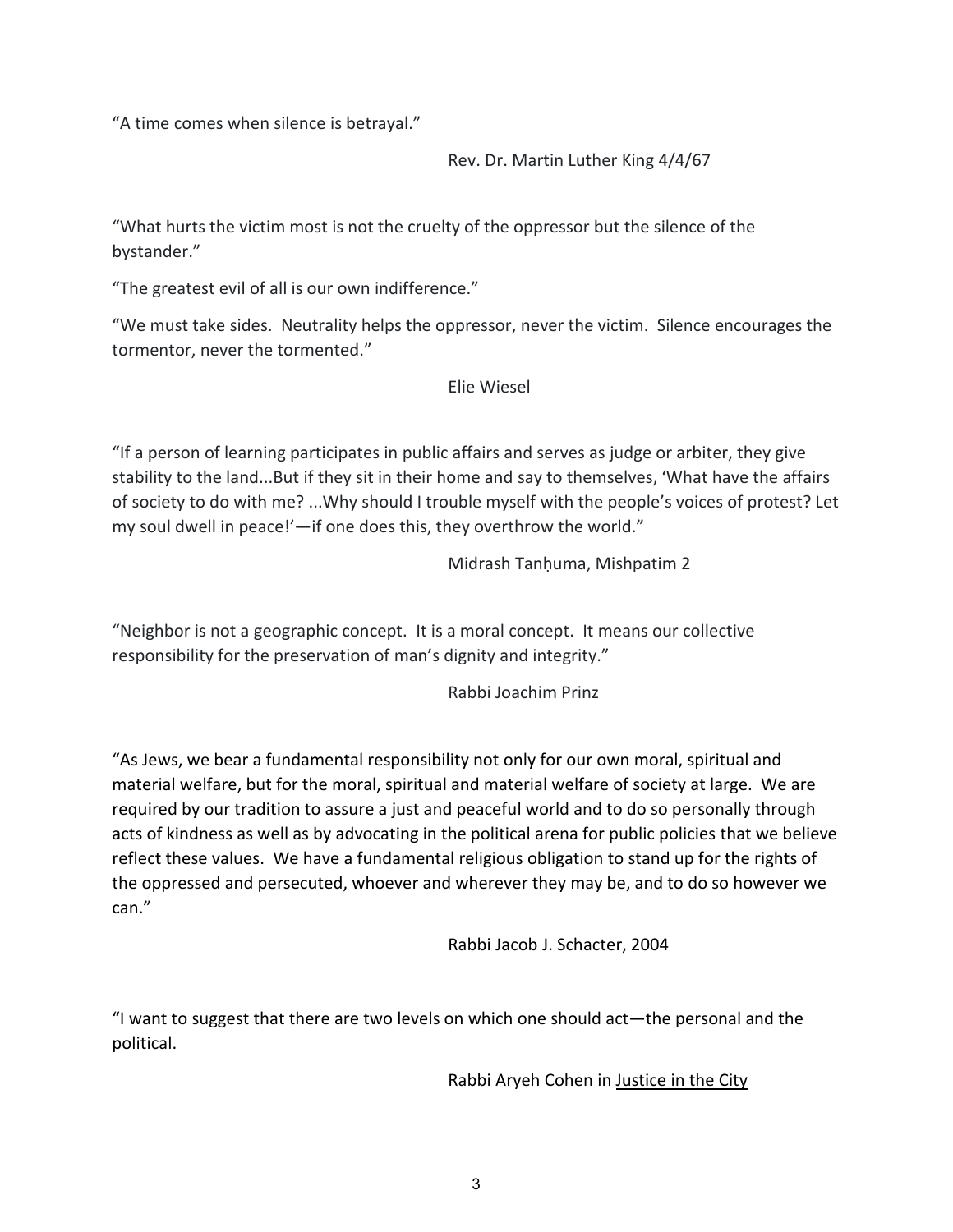## **HOW TO WORK ON IMMIGRATION ISSUES**

The best resource is HIAS. They will always have "take action" steps for individuals, congregations and organizations.

They also have an educational webinar series coming up, beginning on June 16<sup>th</sup>; check out their HIAS@Home hub.

Current and critical actions

Push Congress to add refugee-related provisions to the HEROES Act and to any COVIDrelated legislation

Call on the US to respect human rights guidelines and laws at the border

Volunteer as an attorney or as a Spanish speaker to remotely represent asylum seekers at the border.

## HIAS COVID-19 Public Advocacy Asks (as of 5/15)

- **1. The U.S., like other countries around the world, should take necessary steps to try to limit the spread of COVID-19. Our country can prevent this spread without violating the human rights of individuals seeking safety.**
- **2. Maintain access to the U.S. asylum system and ensure due process for people seeking protection at our borders**. Asylum seekers cannot be turned away and denied the opportunity to seek asylum.
- **3. End the Remain in Mexico Program.** Allowing asylum seekers into the U.S. would help reduce the significant risk of people contracting and spreading the infection in the crowded and dirty encampments along the U.S.-Mexico border
- **4. Eliminate immigrant restrictions on the new Medicaid State Option for COVID testing and treatment.** In order for the U.S. to effectively combat the spread of COVID-19, we must ensure that all people - regardless of immigration status - have access to testing and treatment.
- **5. Include recently arrived resettled refugees, SIV recipients and other immigrants in coronavirus response legislation.** Refugee and SIV recipient employees must have